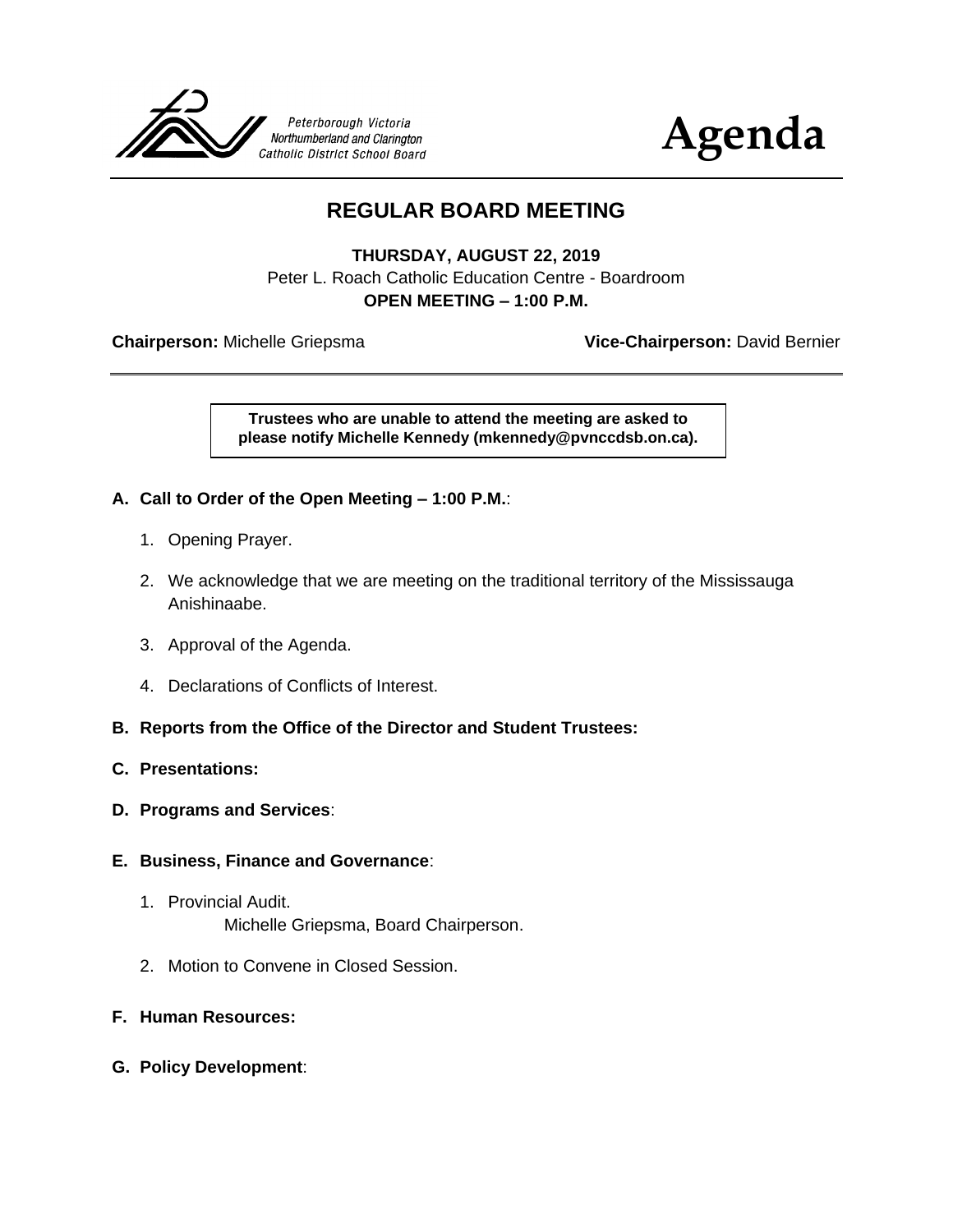- **H. Old Business**:
- **I. New Business:**
- **J. Bring Forward**:
- **K. Information Items**:

## **L. Future Meetings and Events:**

- 1. Board Standing Committee Meetings: (Listed in chronological order.)
	- a. Chairperson's Committee, September 9, 2019, 4:30 p.m.
	- b. Committee-of-the-Whole, September 9, 2019, 6:30 p.m.
	- c. Board Meeting Open Session, September 24, 2019, 6:30 p.m. (In-camera Session, 6:00 p.m.)
	- d. Policy Development Committee, October 1, 2019, 6:30 p.m.
- 2. Other Committee Meetings: (Listed in chronological order.)
	- a. Audit Committee Meeting, September 12, 2019, 6:30 p.m.
	- b. First Nation, Métis and Inuit Advisory Committee, September 17, 2019, 6:30 p.m.
	- c. Special Education Advisory Committee, September 19, 2019, 6:30 p.m.
	- d. Student Council Liaison Committee, September 24, 2019, 4:15 p.m.
	- e. Catholic Parent Engagement Committee Meeting, September 30, 2019, 6:30 p.m.
	- f. STSCO Governance Committee Meeting, October 9, 2019, 3:00 p.m.
	- g. Faith and Equity Advisory Committee Meeting, October 9, 2019, 6:30 p.m.
	- h. Accessibility for All Committee Meeting TBA
	- i. Supervised Alternative Learning Meeting, TBA.
- 3. Board Events:
	- a. School Year Opening Mass celebrated by His Excellency, Bishop Daniel Miehm (at Director's Meeting, Catholic Education Centre), August 27, 2019, 8:45 a.m.
	- b. St. Dominic 150<sup>th</sup> Anniversary Mass celebrated by His Excellency, Bishop Daniel Miehm, September 17, 2019, 10:00 a.m.
	- c. OCSTA Fall Regioinal Meeting, September 18, 2019, Renfrew Catholic District School Board, Renfrew, ON.